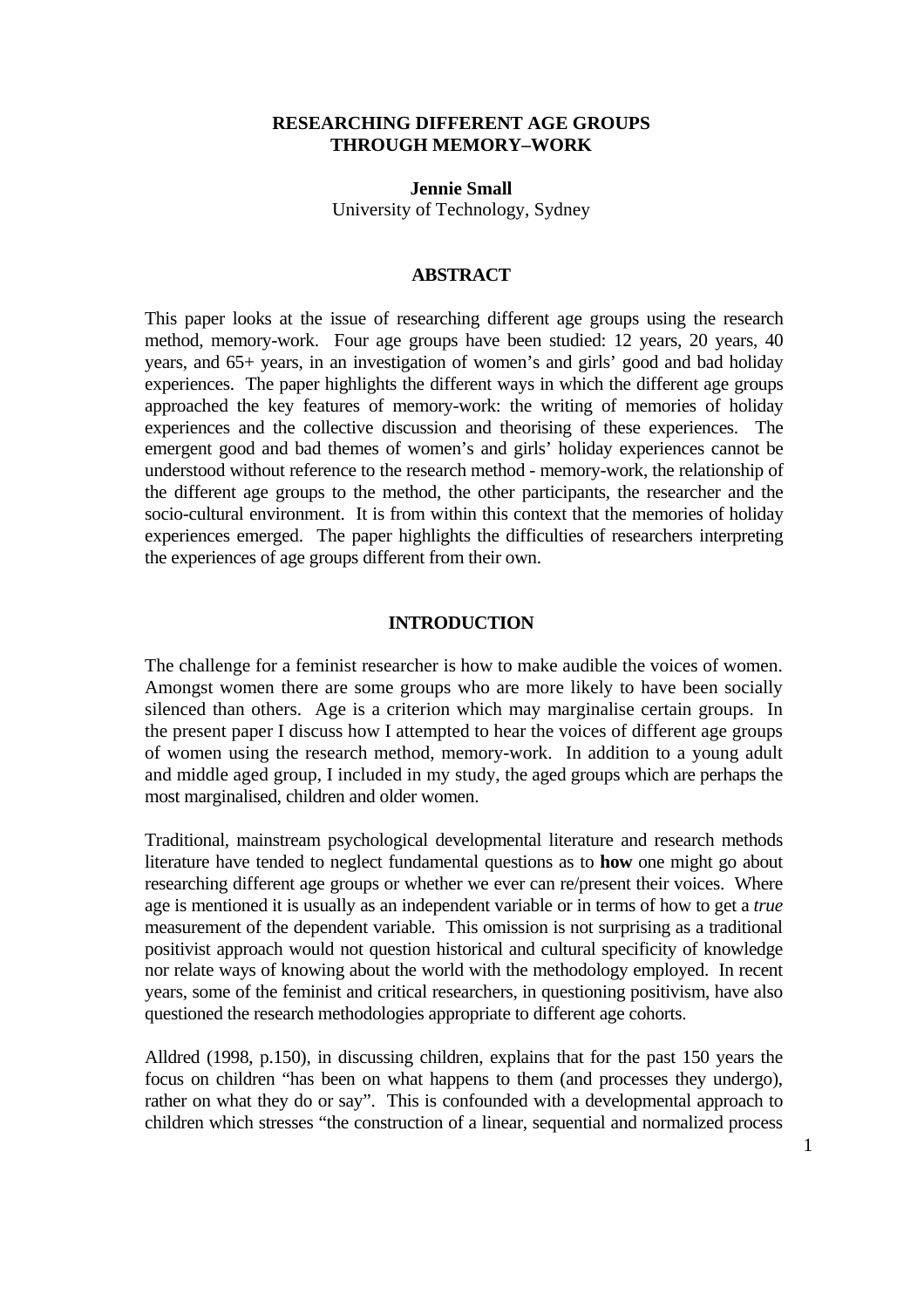by which children become adults". As Alldred (1998, p.150) says (citing Speir), "Developmental discourses, therefore, exacerbate children's objectification within research. It is not unless children are seen as people in their own right that they can be thought of as participants of research". Mayall (1999) also rejects traditional approaches to childhood which have denied children agency and discusses different means for researching children's understandings of their social position. One way of viewing children in action is to study children talking to each other, thus providing the opportunity to observe children constructing and reconstructing their ideas.

Sargent (1999) in discussing the study of older women has made the point that gerontology has traditionally adopted research methods of a positivist science. As she says, "…many gerontologists have been prevented by their positivist philosophy from seeing their work as ideological. They have not necessarily understood that their 'scientific' activity has supported the status quo and the present distribution of power in the world" (p. 41). As an age group, the older woman is devalued in the general social discourse. Gerontology has been partly responsible for such devaluation.

In listening to women's voices, I wanted to hear their talk of tourism; how women of different ages experience holidays, how they talk amongst themselves and how they collectively make sense of holidays. In recent decades, tourism has become part of the modern experience with many alleged benefits for the tourist participants. This paper is based on a study which explored women's and girls' understanding of holiday experiences and the associated benefits which they are presumed to enjoy. While limited, research which has taken the woman tourist/holidaymaker as central (Crawford, Kippax, Onyx, Gault and Benton, 1992; Davidson, 1996; and Deem, 1996) has suggested that holidays for women are not necessarily the pleasurable experience of conventional understanding. These studies have focussed on, what might be called, middle aged women. As age cohorts, children, young adults and older women have been marginalised and generally omitted from gender studies of tourism. In the tourism literature as a whole there have been some writings on "seniors", some on "youth" (young adults), very little on children and middle aged adults (it may be that many tourism studies are focussed on this middle aged group but the age of participants is not identified). Where researchers have focussed on an age group, the research has been more descriptive than analytic. Overall, the age group of least interest to tourism researchers has been children. Most tourism research has not even treated children as an *object* of investigation, let alone the *subject*. Tourism researchers have treated the child as passive in decision making, of little economic interest, and thus the childhood experience has been of minimal concern.

The theoretical framework for my research is social constructionism, which, in the case of the present research, emphasises the historical, cultural, and social specificity of the terms in which the tourist experience is understood. The assumptions from this paradigm are that women's and girls' tourist experiences are socially constructed, that is, women and girls are likely to have a specific view of tourism and holidays and that this knowledge will also vary by age. Being interested in ordinary women and their holidays, I wanted to look at everyday experiences as a basis of knowledge. By looking at experiences from different age vantage points, I hoped to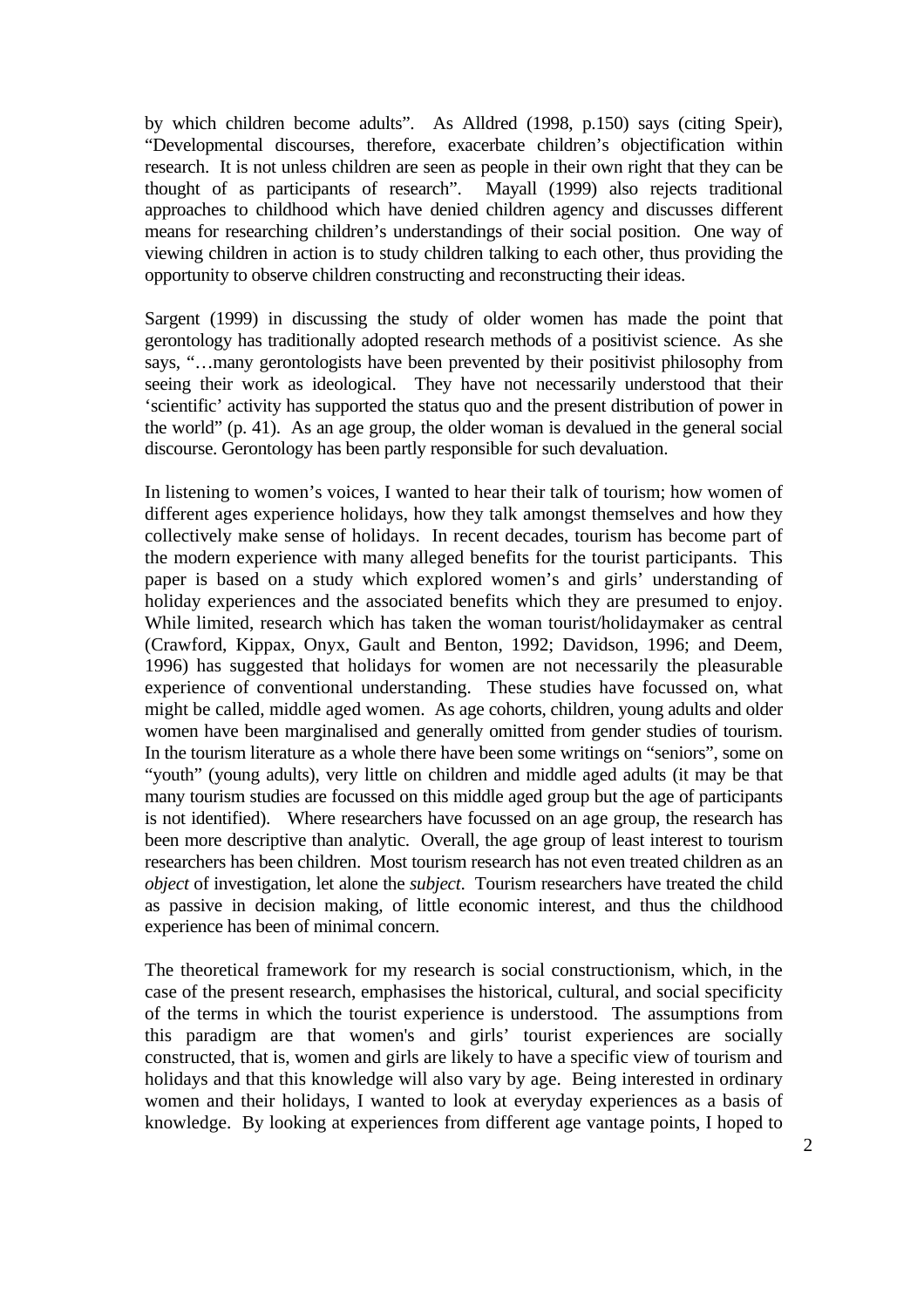gain some idea of how the holiday experience has been constructed over the years. This paper critiques the use of the method, memory-work, in researching different age groups of women. It should be noted that the relationship between the researching of different age groups and the method, memory-work, has to be considered within the context of my research topic and the characteristics of participants in the research groups.

The research questions I was investigating were:

1. How do women and girls construct the holiday experience? What is a good experience and what is a bad experience? How are these experiences explained? Are there patterns of experience?; and

2. Is the construction related to age?

#### **METHOD**

To correspond with my own paradigm, I employed the feminist, social constructionist research method, memory-work (Haug, 1987). Memory-work was chosen as a method as it aims to break down the barriers between the subject and the object of research. Everyday experience is the basis of knowledge. In its "ideal" format, the academic researcher positions herself with the group and becomes a member of the research group. In its original conception, the researched become researchers, thus eliminating the hierarchy of "experimenter" and "subject" (Haug and others(1987) referred to the participants as "co-researchers"). Memory-work appealed as a means of giving voice to women and to hear publically the experiences of different age groups.

In my research, *Phase 1* involved a group of 4 - 5 participants, each writing a memory about a holiday experience. Since the purpose of the method is to let the group decide the direction of the discussion, I needed to choose a broad topic for the trigger. Since I was concerned about the negative and positive aspects of the tourist experience for women, I decided on two triggers: a good holiday experience, and a bad (or "not so good") holiday experience. The memories were to be written according to the set of rules specified by Haug (1987) and Crawford et al. (1992) (outlined in Small, this collection).

*Phase 2*, in which there is the collective analysis of the memories, again followed the same rules, or in my case, "guidelines" as described by Crawford et al. (1992) (again see Small, this collection) with two exceptions. My groups did not rewrite the memories. However, I did ask them to summarise the discussion at the end of the session. (I was not present during this summary.)

In the present study, *Phase 3* was my analysis of the collective analysis. Being a PhD study, it was not feasible for the collective to be involved at this stage.

The participants in my research were urban, middle-class, white Australian women and girls. To gain an understanding of the construction of tourist experiences and the construction of self, four age groups were researched: girls aged 12; young single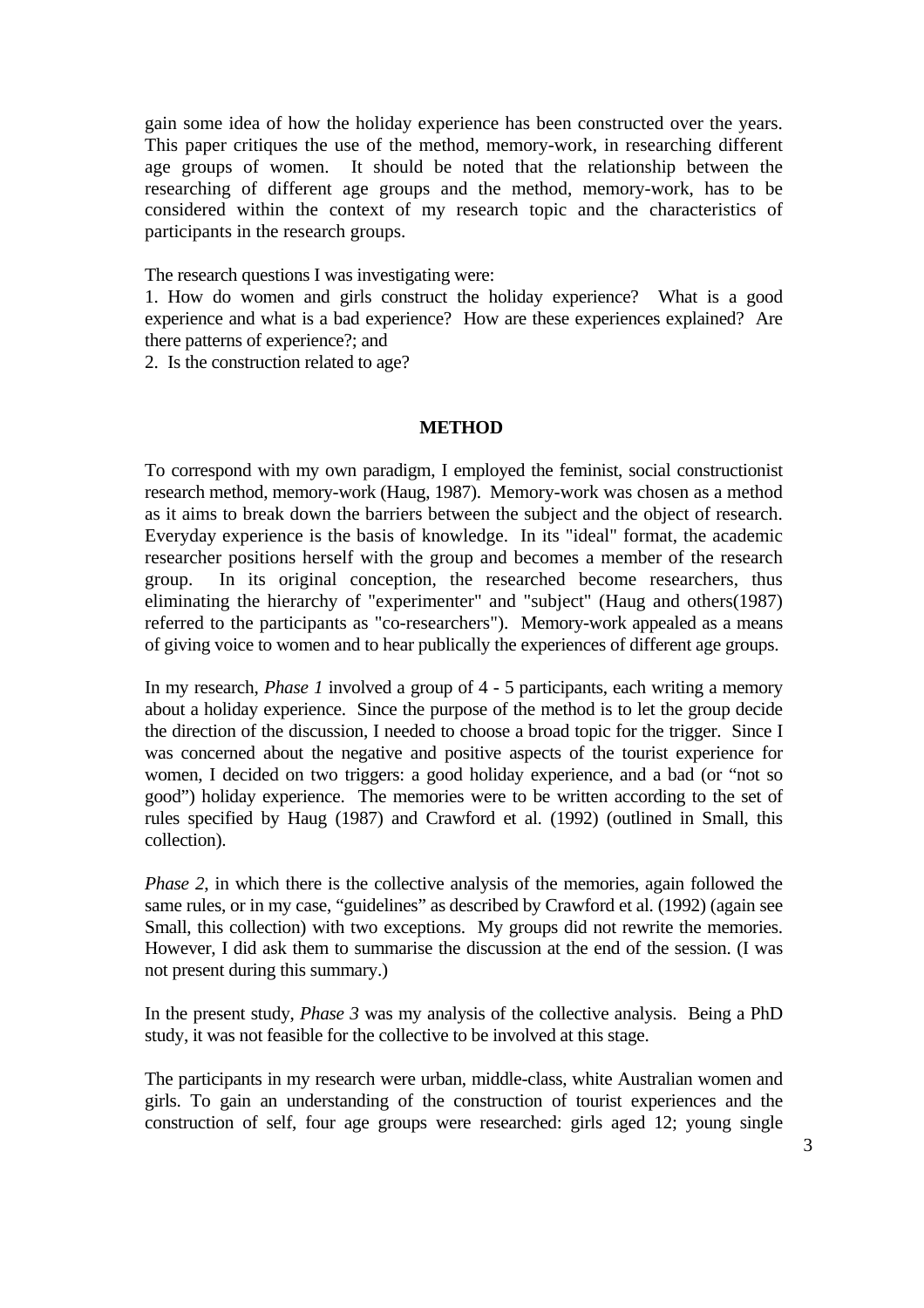women (early 20s); middle-aged women (40s) and older women (65+). The members of the groups were friends. The women in the two older age groups were mothers. The women in their 40s had at least one child under the age of 15. Six groups of 12 year olds, five groups of 20 year olds, four groups of women in their 40s and two groups of women 65+ years have participated. To examine the construction of the tourist experiences, groups reported a recent memory and memories at earlier ages where applicable (at 12 years, around the age of 20 years, and in their 40s). A different meeting was held for the discussion of different age memories. Thus the 12 year olds met once, the 20's age group twice, the 40's age group three times and the 65+ age group, four times. *(See the following table.)* Being aged in my 40s, I was a member of one of the 40s aged groups.

| memories at amerem ages |                    |                     |     |       |
|-------------------------|--------------------|---------------------|-----|-------|
| Participants            | 12<br><b>Years</b> | <b>Early</b><br>20s | 40s | $65+$ |
| 1. Aged 12              |                    |                     |     |       |
| 2. Aged early<br>20s    |                    |                     |     |       |
| $3.$ Aged $40s$         |                    |                     |     |       |
| 4. Aged 65+             |                    |                     |     |       |

**Memory-Work - Research Design** 

Due to the specific nature of my research design and research participants, memorywork was adapted for different age groups. The age of the group members determined the number of times the group met. The venue also differed for different age groups with the 12 years, 40 years and 65+ age groups meeting in the homes of one of the participants and the 20 year old group (who were university students) most commonly meeting in a conference room on the university campus. While the different age groups of women received the same rules and "guidelines" in *Phases 1* and *2*, I felt I needed to make some adaptations for the 12 year old girls as the language used by Crawford et al. (1992) did not appear appropriate for the girls. My adaptation was only slight as I wanted to remain as faithful to the method as possible. In retrospect, I am uncertain as to whether I should have adapted the "guidelines" further. Although not specific to memory-work, it is important to note that, there may be different ethical considerations when researching different age groups. As Alldred (1998, p. 147) cautioned, "Particular ethical and political dilemmas arise in representing the lives of people who are marginalized within, and by, the

Memories at different ages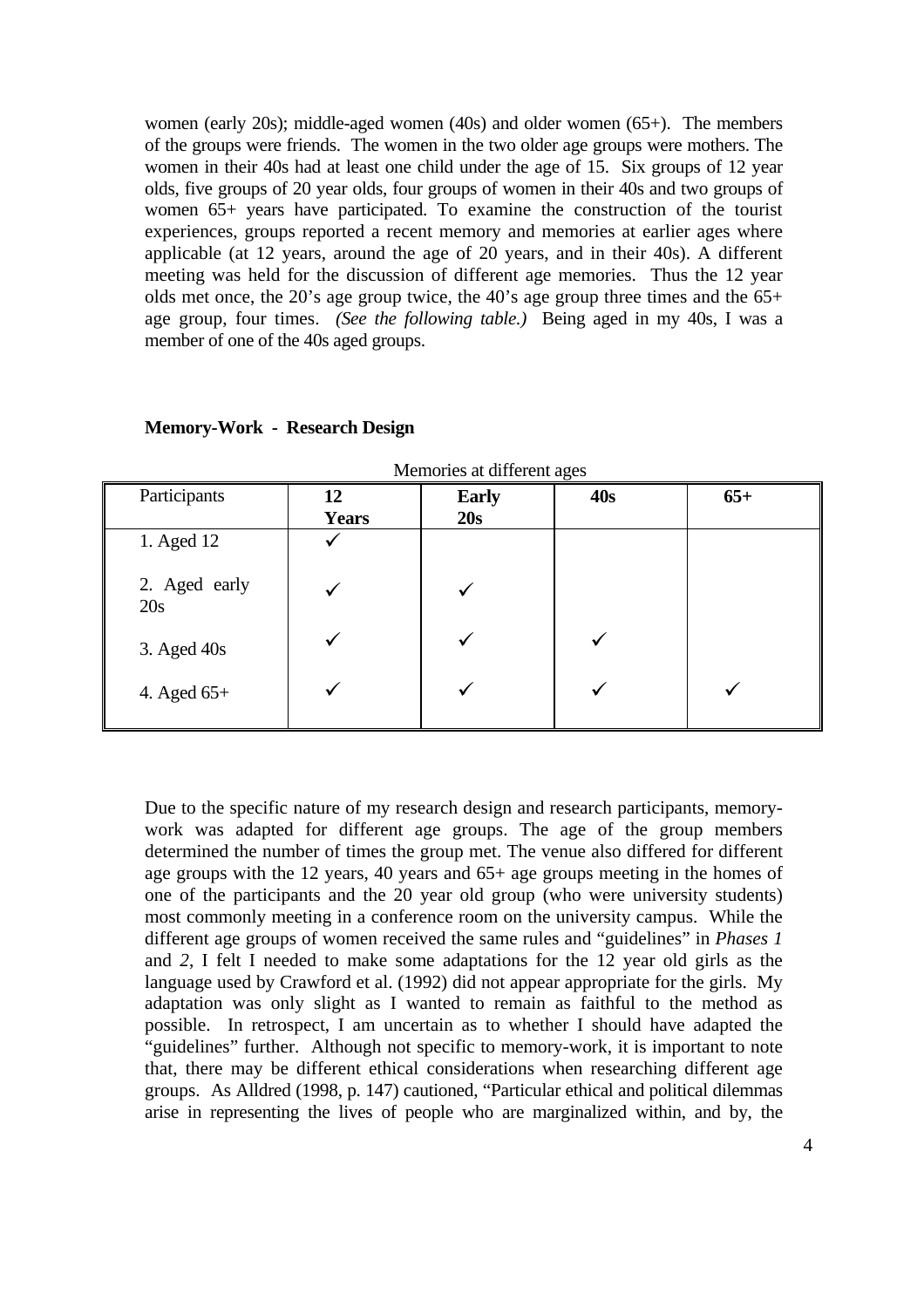domain of public knowledge". Compared to the women participants, the children may not have been as well informed or as free to decide whether or not to participate. As Berk (1989, p. 64) noted, "...immaturity makes it difficult or impossible for children to evaluate for themselves what participation in research may mean." I felt it appropriate and ethical to first approach the girls' parents, usually the mother, about the possibility of her daughter's participation in the research. I had the feeling that some parents might not have discussed the research project with their daughter before giving consent for the child's participation. On the other hand, I was also frustrated when parents reported that their daughter did not want to participate. I wondered how encouraging or discouraging the parents might have been and whether they had informed their daughter of her friends' participation in the research (which likely would have been a deciding factor for the girl).

#### **DISCUSSION**

If one believes that the knowledge which is produced by the collective is related to the research method, then, to review thoroughly the method in relation to different age groups would mean presenting all my research findings! For the purposes of this paper I shall concentrate on selected aspects of the method and how the groups approached the task. The discussion presented below is organised according to those features of the method which when combined form the method, memory-work.

# *PHASE 1* **- WRITING THE MEMORY**

The writing provided a focus for all age groups. The task of writing was unproblematic for most participants, however, there were a number of participants who expressed concern at their ability to put in writing a holiday experience. This uncertainty was either due to their perceived inability to remember a holiday experience at a particular age or their lack of confidence in their writing skills. These participants usually fell into the 65+ age group and the 40 year old group. While the children may have had no problems with the task of writing, a number of their mothers (and it was the mothers with whom I was discussing the project) doubted their daughters' ability to write 1-2 pages on holiday experiences. (Wherever there was doubt I reassured them that they were just to write as much as they could). The 20 year olds were the least likely to comment about the task of writing. Being university students, they were familiar with such tasks. Despite some of the women's initial hesitation, it was only rarely that a participant in the 12 years, 20 years or 65+ years age group did not complete the written task. Although it did not occur very often, the group most likely to arrive without a written memory was the 40 year old group, with their very busy lifestyle often the explanation. Despite all age groups being asked to write "in the third person" there was variation between the age groups, with the children least likely, and the older women most likely, to follow the rule of "third person". While there were differences within age groups, the women tended to write more detailed accounts than the children. Most of the memories were written in prose, however, there were some written in dot-point form. Where this occurred, it was most likely to be from the 12 and 20 year olds. The most detailed accounts were found in the written memories of those aged 65+.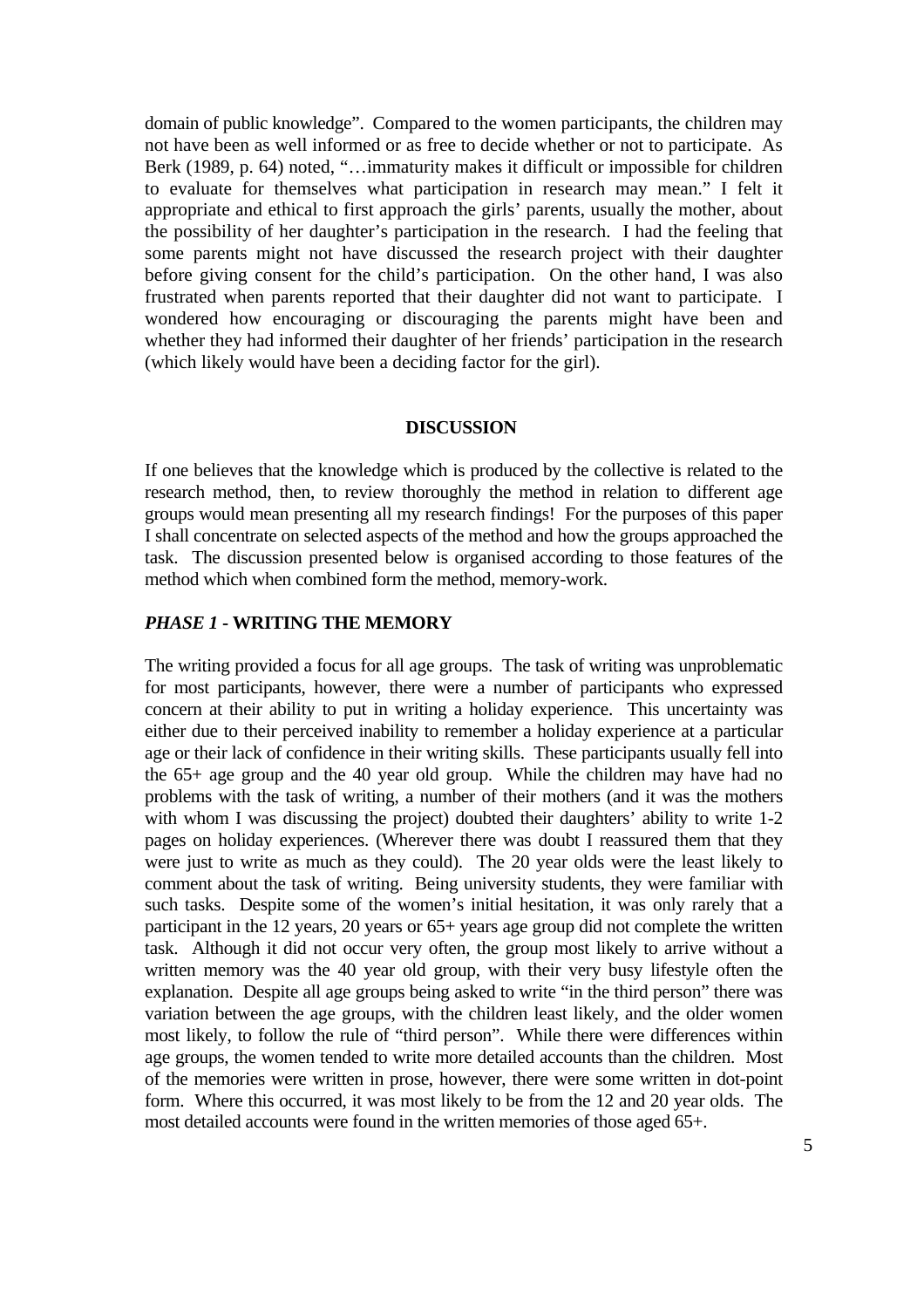# *PHASE 2* **- THE COLLECTIVE MEETS**

#### **Co-researchers**.

A key component of the method is that the researcher is also a participant and all participants are considered researchers. The method attempts to break down the hierarchy between researcher and participant. The object and subject become one. As doctoral research, there were difficulties in being a co-researcher in both *Phases 2* and *3* (see other papers in this collection: Cadman, Friend, Gannon, Ingleton, Koutroulis, McCormack, Mitchell, Onyx, O'Regan, Rocco, & Small; Ingleton; Koutroulis; Stephenson) however, what I want to discuss in this paper is the implication of the method when researching age groups other than the researcher's cohort. A social constructionist approach considers that knowledge of the world is socio-culturally and historically specific. Quite simply the researcher cannot be a co-researcher of other age groups (according to the method) as she cannot position herself with the other age cohorts in either *Phase 2* or *3*.Consequently, I had to leave the 20 year olds, 12 year olds and 65+ year olds alone to theorise by themselves in *Phase 2* while I theorised in *Phase 3.* However, as I was trying to capture the private voices of age cohorts, it could be argued that not having the researcher present allowed this talk more easily or clearly to be heard. When an adult researches children, there is the potential problem that children feel they have to please the more powerful adult. The method in my study allowed the children, as it did the other age groups, to construct the experience for themselves. Being in a group with same aged friends of similar backgrounds meant their knowledges were similarly constructed.

## **The groups' approach to the task**

All of the age groups appeared to enjoy their discussions of holiday experiences. While the focus of the discussion was holidays, the groups in a very natural way often found themselves discussing other topics and then returning to the topic being investigated. Across all age groups, I found many ignored some or all of the rules and guidelines. The 65+ age group was most likely to read verbatim (or with minor changes) their written memories, as per the rules. Of the 12 and 20 year old age groups there was a sizeable number who "adlibbed" her written memories, often reverting to  $1<sup>st</sup>$  person. When this occurred it often included all members of a group, in other words, if the first person started adlibbing, they all did. Perhaps the younger aged groups felt self conscious in reading their memories. It appeared that additions/changes were often made for affect, to look "cool" and thus be accepted by the social group. For example, in reading her written memory, one girl changed "peeved" to "pissed off", another introduced "stupid" to describe her brother and another (after being teased as a "goodygoody" by other members of the discussion group), added, when speaking her written memory of school camp, that she had "ignored the teacher". Possibly this statement was added to contradict the other members' impressions of her and improve her status with her peers. Groups approached the task differently, some commenced with positive experiences, some with negative experiences. In some groups discussion began after all participants had read their memories. The older members of the 65+ age group (some of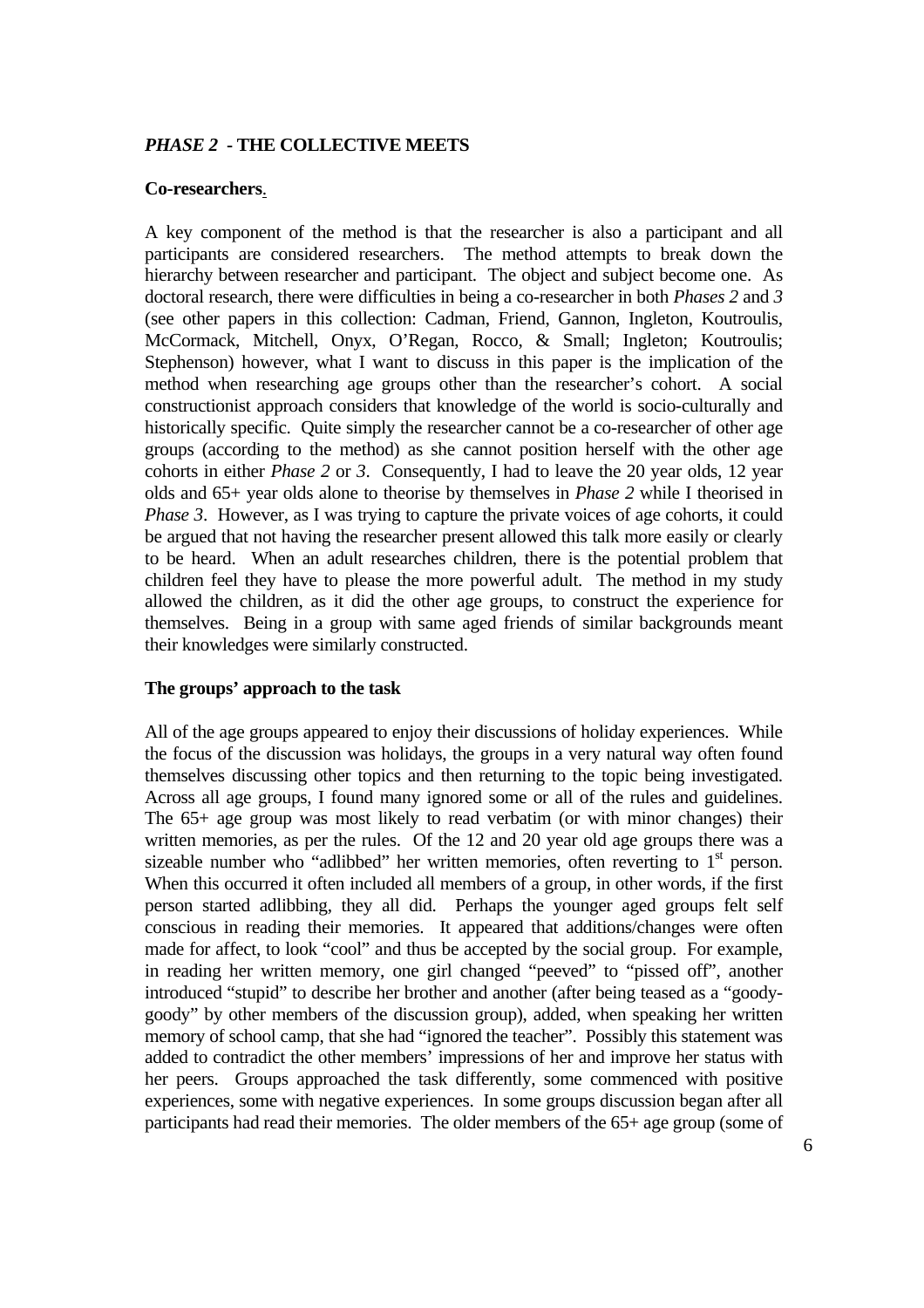whom were in their mid 80s) tried this but decided it was too difficult to remember each memory and so discussion followed each individually-read memory.

The instructions for *Phase 2* stated that in an attempt to gain a social understanding of holiday experiences, commonalities, differences, clichés, contradictions and silences in the memories were some of the things the group might like to consider. Within age groups there were differences in the degree to which these concepts were addressed. While a member of a group would usually refer back to the guidelines distributed to the group and raise the concepts for discussion, they were often treated superficially or dismissed by the others. Commonalities and differences were more likely to be discussed than clichés, contradictions and silences. I am not sure whether the girls and women did not understand the notions of clichés, contradictions and silences or whether discussion of them was seen as too difficult, constraining the normal flow of conversation. Possibly the explanation lies in both the above reasons. I would suggest that the identification of clichés, contradictions and silences is a difficult task even for those academic participants experienced in the method. Across the age groups, the 40 year old women were most likely, and the 12 year old girls least likely, to engage with the guidelines.

While I was not present during the discussion, the older age group indicated that they would have quite liked me to be present in *Phase 2*. I had the feeling that they would quite have liked the guidance as they were a little unsure of what was wanted. They couldn't quite accept the "freedom" that I had given them to talk amongst themselves and that **that** was what was of interest to me. They were more likely to want direction and discipline. Perhaps they would have liked the formality of a "professional" researcher being present, perhaps it would have given their participation more status than their everyday activity of "just chatting". Perhaps they felt it would have been more interesting, having the professional perspective as input. Whatever the reason, it was this group (and to a certain extent the 40 year old group) who somewhat doubtfully expressed the view, *"I hope we've given you what you wanted".* The impression I have is that the 12 year olds and the 20 year olds were less likely to have doubts as to their contribution. Was the older groups' hesitancy a consequence of greater concern for another (the research and the researcher) which might be age related or historically related, (see Hareven, 1978 for a discussion of the life course approach to history which differentiates between individual lifetime and historical time) or, is it that the world in which the older groups have grown up and the expectations they have of research are to do with formal rules and hierarchy? Perhaps the world they know does not respect the *I*  and the everyday experience. The younger participants, on the other hand, were more self assured and unquestioning of their participation in the research. Unlike the 12 year old girls, the older groups had the opportunity to dig deep into the past. In most discussion, they (especially the 40 years and the 65+ age groups) seemed to enjoy the nostalgia of reminiscing.

There were also differences in the group dynamics of the collectives as they met and discussed holiday experiences. While leaving the women and girls to themselves had the benefit of the participants controlling the discussion, there were some interesting differences between the age groups in terms of how they related to each other.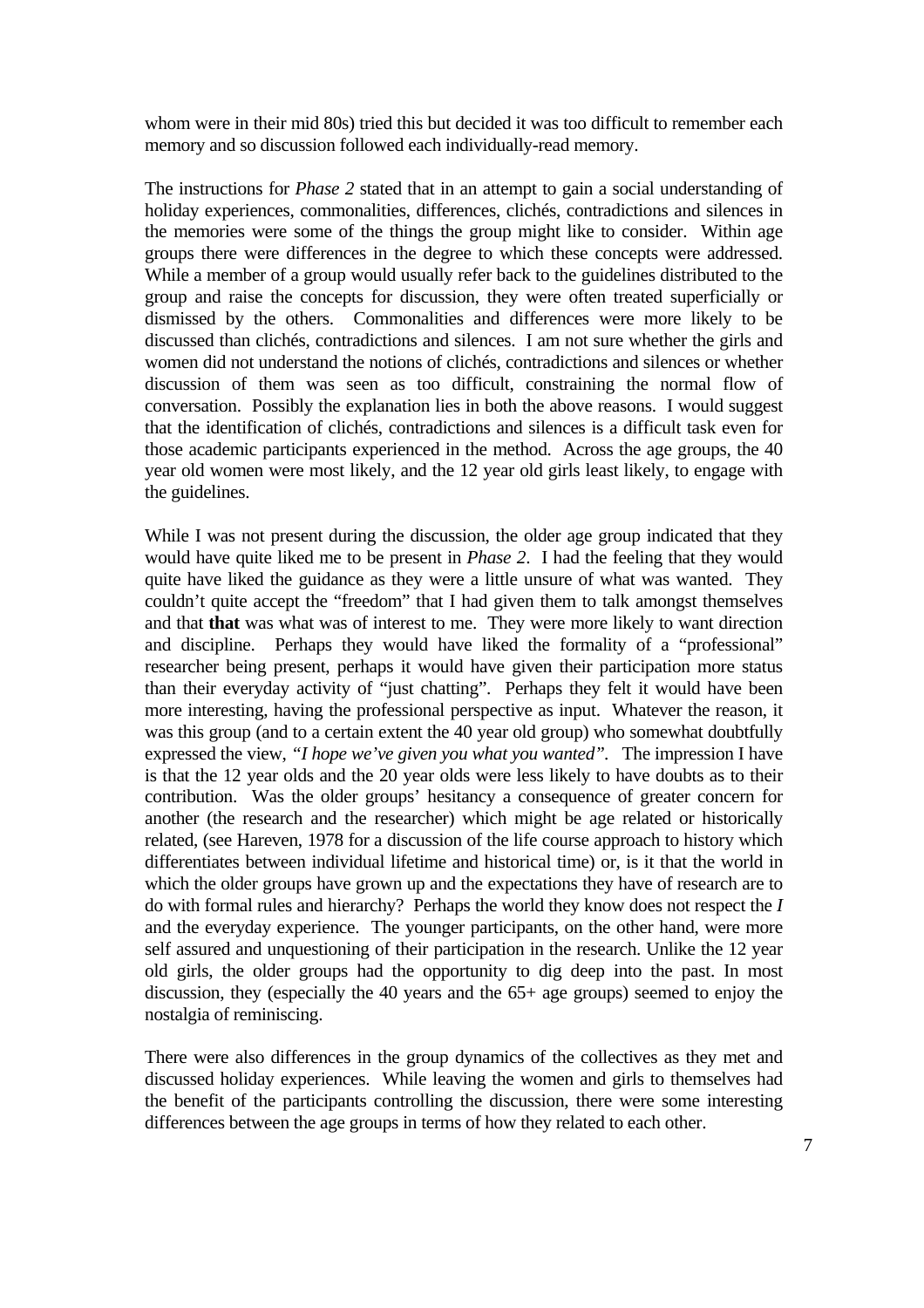Of all the groups, the 12 year olds were not only the least respectful of the research task, but also the least respectful of each other. The girls were often loud and disruptive, interrupting and dismissing the voices of others in the group. As in the academic language of children's *play*, the girls' talk was for a great part "parallel" as opposed to "cooperative". Some girls found it difficult to focus on the task. In a number of 12 year old groups, conversations were, for a large part, unrelated to the memory-work topic. The girls could be quite condescending and contemptuous of others. To an outsider listening to their discussion, it appeared that other girls in the group could also be the object of contempt. The girls seemed to be showing off, playing to a gallery, acting "cool". The presentation of self appeared to be more important than the research task for many of the girls. Whereas I would disappear from the venue premises when *other* age groups were meeting, I needed to stay within earshot of the girls and intervene when things sounded like they were getting "too" rowdy – the tape recorder's microphone was a source of fun! It was after the first meeting with the girls that I decided to come in at the end of the session to ask them to summarise their discussion in my presence as I was concerned that I might not be able to hear their holiday voices. I later decided to do this for all groups. In my presence the girls' behaviour changed (powerful adult?). The girls' behaviour has to be viewed within their social context which stresses the importance for 12 year old girls of peer pressure and looking cool. The girls for whom looking cool was most important were often those girls whom I had "roped in" to participate (and asked them to form a group). Perhaps they felt personally responsible and embarrassed by the situation.

While most groups of the women seemed comfortable with the task, of all the groups, the 20 year olds, seemed to take the task in hand and "get into it". As they were university students, most were likely to be "experienced" at being asked to participate in research discussions. The groups came from different academic disciplines. It was interesting to note that the group of Human Movement students expressed their pleasure at being in a discussion group. I got the impression from them that most of *their* research experience was laboratory work. While other topics came into the conversation of the 20 year olds, they seemed more focussed on the task. This may have been as a result of the venue, the timing of the meetings or perhaps because they had regular contact with each other and didn't have a great deal of "catching up" to do as did some of the other groups.

Compared to the discussion sessions of the younger age groups, the collective gettogether of the 40 year olds and those aged 65+ was more of a social occasion as the home-owner of the venue played "hostess" serving lunch or morning tea to the group.

## **Collective theorising**

It is impossible to separate out the various age group approaches to the research experience (as discussed above) and the theorising that resulted in *Phase 2*. Memory-work stresses *collective* theorising. What resulted from the discussion group was the collective's perspective. It was the inter-subjective nature of memorywork, as opposed to a subjective or objective claim for the status of knowledge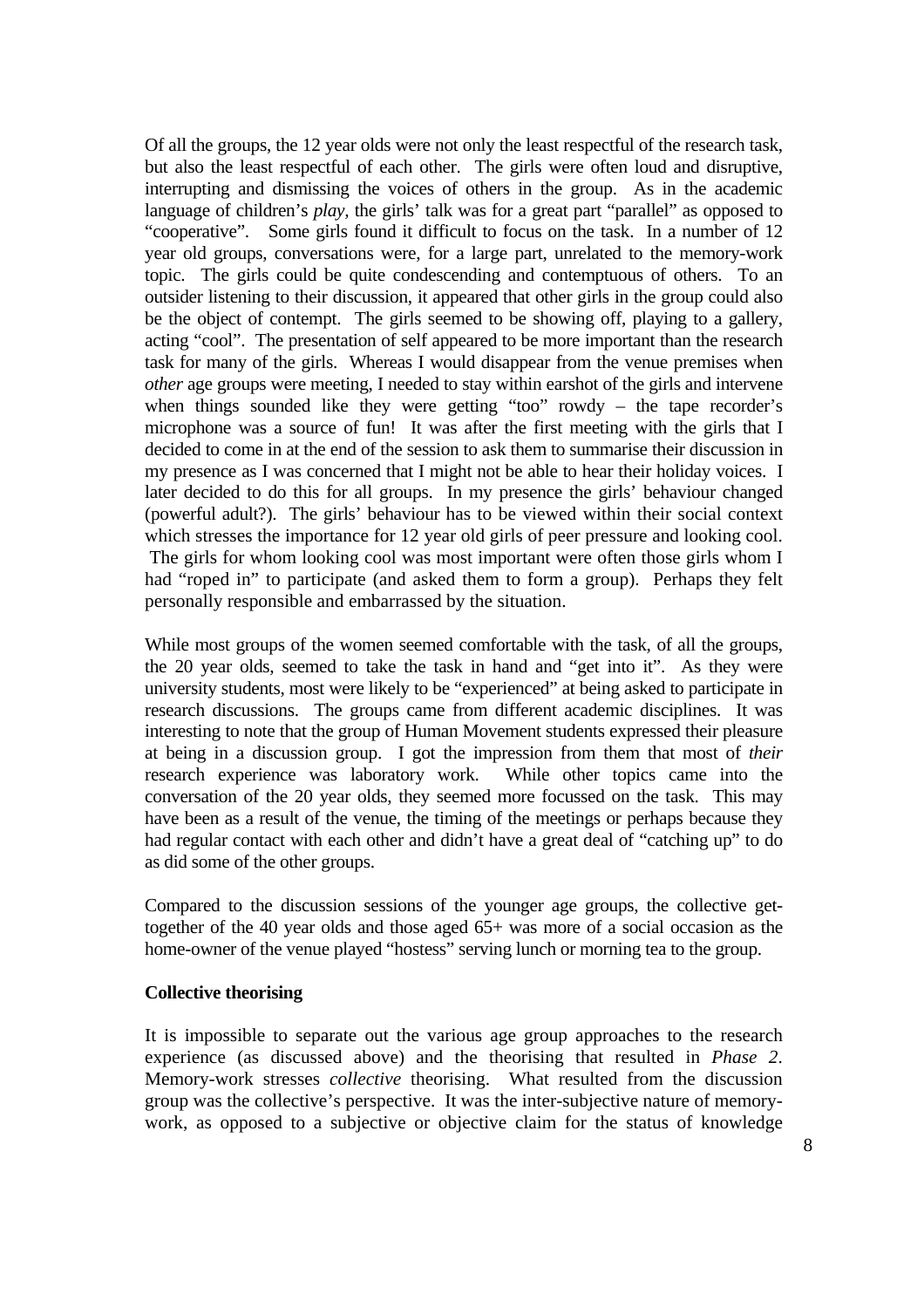produced which differentiated memory-work from other research methods for all of the age groups.

The bravado exhibited by the girls in their behaviour to each other and also to the task was also reflected in the content of their memories. The memories of the 12 year old girls (unlike the older age groups) reflected little concern for others. The girls did not seem too concerned about getting into trouble with adults. Challenging adult authority was a mark of achievement for many. They did so with bravado in front of their peers. It was interesting that Crawford et al. (1992) found the same behaviour when men were asked to reflect on boyhood holiday experiences. Like the memories of the men as boys, there was no sign of an imposed or accepted sense of responsibility in the girls' memories. For the girls, other people were seen as a backdrop to the holiday. Drama revolved around their own private excitement and play, memories were predominantly carefree and pleasurable, every day was fun and new. The memories were unproblematic compared to some of the memories of the older women thinking back. One might question whether the bravado exhibited in the collective theorising might have occurred because the girls were on their own in a research collective. Kathy Esson (1999) from the Faculty of Education at the University of Sydney has, in recent years, researched the same age group of girls from the same social background in Sydney (albeit with a different research topic) using an individual interview research method but has not encountered the swaggering which I observed with my participants (K. Esson, personal communication, April, 1999). I am not suggesting that the swaggering was necessarily problematic, merely that it was part of the context of the collective situation. A positivist might view the girls' disruptive behaviour as interfering with the researcher's task to achieve a "true" measure of the dependent variable. A social constructionist would interpret the girls' behaviour as "data".

An aim of the method was to uncover the multi-layered voices of each of the age groups. Challenging the authority of one accepted way of knowing, one reality, the method provides the opportunity to go beyond the public knowledge which is objectified through language and rules. The proper and acceptable public story can be revealed through clichés and contradictions. Memory-work created a space for the girls' and women's voices to be heard. All groups went beyond the public discourse of the travel brochure in their discussion of good and bad experiences. However, there appeared to be less challenging of the public discourse than Haug and others (1987) and Crawford et al. (1992) and many later users have found with memory-work. Explanations may be that I was not present to facilitate and perhaps "encourage" the participants to challenge the orthodoxy. Another explanation might be the very public nature of the topic under discussion. My participants also were not academics and in most cases were not used to challenging the public knowledge. The age groups least likely to disrupt the social discourse were the 12 year old group and the 65+ aged group. I found that of all the age groups, the older women's talk tended to be more rehearsed than the other groups. Their accounts of holidays were very comfortable and unproblematic. There was not the "jagged stuff"of which Small (this collection) refers. Is it that this group is not accustomed to challenging the public discourse, or, can one argue that life and holidays become "sweeter", in other words, the public and private voices, with regard to holidays, are not so different. The group most likely to challenge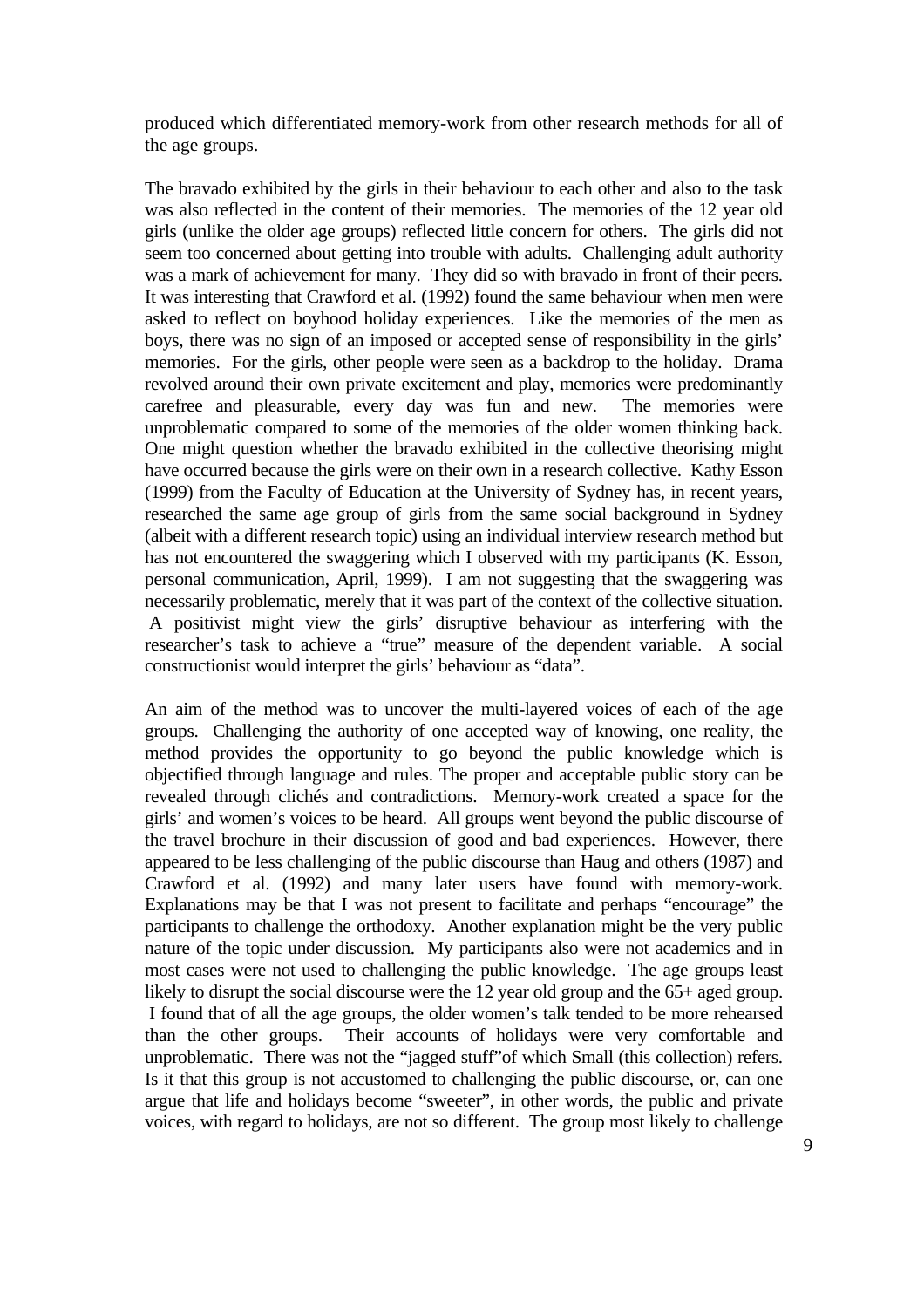the conventional version were the women in the 40 year old group. Perhaps they are at an age when peer pressure is not so important and historically, "keeping up appearances" is not so relevant in society. Questions arise, however, as to what constitutes public and private discourse. How easily can one identify which is the conventional and which is the challenged discourse for each of the age groups?

# **Phase 3 – My Interpretation of the Collective Theorising**

In attempting to avoid the perpetuation of the exploitation of women, feminists as researchers are particularly sensitive to the ethical issues of social research. To avoid the possibility of exploitation, feminists have favoured techniques which allow the researcher to position herself with the participants. Ideally, this positioning occurs at all stages of the research. Obviously I could not do this with all collectives in *Phase 2* (as a result of my age and the fact that I considered it inadvisable to belong to more than one of my age collectives). Neither could I do this in *Phase 3* (as a result of age and being a student). While reflexivity was less of an issue in *Phase 2* for all of the age groups, I could not avoid it in *Phase 3* in the interpretation and production of the research account. Questions arise as to how well I was able to re/present the voices of the different age groups. By asking the groups to summarise their discussion by themselves and afterwards to me, I was hoping to get closer to their understanding of holiday experiences. Were some groups disproportionately disadvantaged? Perhaps my own age group was the group least disadvantaged. Alldred (1998) discusses the adult – child difference (or divide) in research involving children by adult researchers. It could be argued, however, that the difference between adult researcher and other adult age groups is equally great or greater. Not being a child does not make adults the same. Perhaps a researcher is less able to position herself with *older* age groups than with children. At least the researcher has experienced childhood, not the childhood of today, but childhood nonetheless.

# **CONCLUSION**

The data which resulted from the discussion groups was the collective's understanding of good and bad holiday experiences and in many cases these differed by age. The method allowed me to see how the groups within a research setting constructed their holiday experiences. What stood out were the different ways in which the groups approached the task and the degree to which they challenged the popular discourse. As stated, a critique of the application of memory-work in researching different age groups should examine the method within the context of the topic area.

As Small (this collection) has noted about topics and associated triggers, "…a conventional topic is likely to produce a conventional, well rehearsed response". With regard to holidays, Deem (1996, p. 115) observed that,

…holidays are a cultural form about which researchers are much more likely to hear rehearsed and sanitized narratives rather than any account which reveals conflicts, disappointments, difficulties or power struggles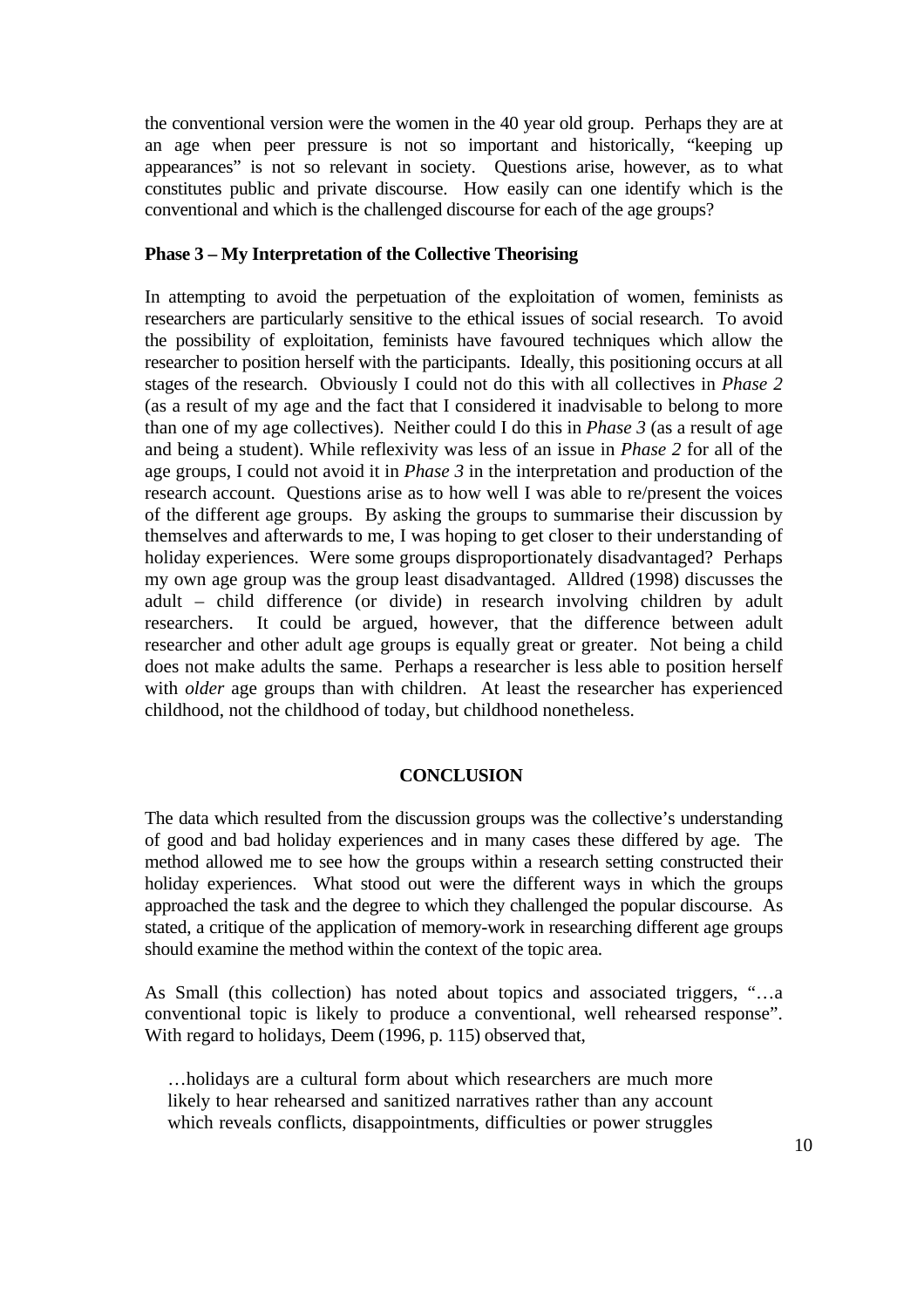emerging from engendered relationships and encounters or indeed from any other source.

Parr (1998, p. 87) refers to the application of theoretical perspectives as "either sharpening sensitivity to research participants' voices, or as shaping and silencing those voices". While the topic area of holidays may encourage the silencing of voices, memory-work allows the participants the *opportunity* to discuss the more personal lived holiday experiences within a collective of friends. Where rehearsed stories were presented by different age groups, the challenge for me, as a researcher, is to understand what part the *conventionality* of the topic, "holidays", played in the construction of the memories for the different age groups. The holiday is constructed within the existing broader social context. Whether women challenge the popular discourse about holidays needs to be seen within their broader life experiences. Maybe for women inexperienced in challenging the popular discourse, the presentation of a conventional topic for discussion lessens the possibility for liberation. A further challenge for the researcher is knowing what constitutes public and private voices for the different age groups. The purpose of my research was to hear the voices of the different age groups.I felt comfortable that the discourse of my own age group in the research collective was similar to that of the non-research setting. From eavesdropping on my own children the content of the 12 year olds' talk seemed quite familiar. Neither was I surprised by the talk of the 65+ age group as it resonated with stories from my mother and older women of my acquaintance. The 20 year old groups were the ages of my students. The difficulty lies in how I interpret and re/present the voices in the public domain.

The dilemmas and challenges with which I am left are not a criticism of the method. They are the reflection of a method which seeks to uncover the complexities of lived experience.

## **REFERENCES**

- Aitchison, C. (1996). Gendered tourist spaces and places: the masculinisation and militarisation of Scotland's heritage. *Leisure Studies Association Newsletter*, 45, 16- 23.
- Alldred, P. (1998). Ethnography and discourse analysis: dilemmas in representing the voices of children. In J. Ribbens, & R. Edwards (Eds.), *Feminist dilemmas in qualitative research public knowledge and private lives* (pp. 147-170). London: Sage.
- Berk, L. (1989). *Child development*. Boston: Allyn and Bacon.
- Crawford, J., Kippax, S., Onyx, J., Gault, U., & Benton, P. (1992). *Emotion and gender: Constructing meaning from memory.* London: Sage.
- Davidson, P. (1996). The holiday and work experiences of women with young children. *Leisure Studies*, 15, 89-103.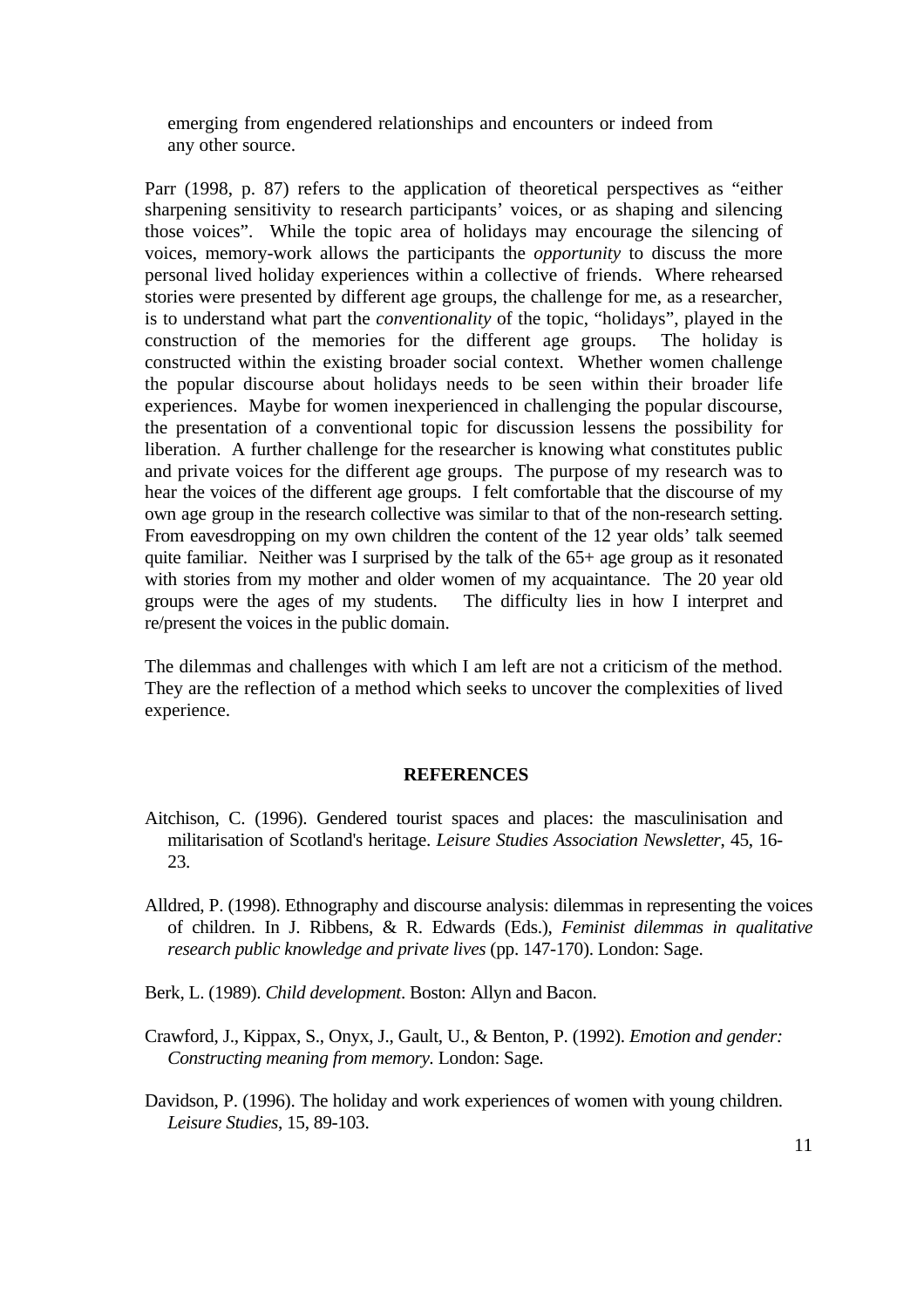Deem, R. (1996). Women, the city and holidays. *Leisure Studies*, 15, 105-119.

- Esson, K. (1999, April, May). *Normalised femininity: conceptualising subjectivity, the individual and culture.* Paper presented at the Millenium World Conference on Critical Psychology, Sydney.
- Hareven, T. (1978). Introduction: The historical study of the life course. In T. Hareven (Ed.)., *Transitions: The family and life course in historical perspective* (pp.1-16). New York: Academic Press.
- Haug, F. and others (1987). *Female sexualisation : A collective work of memory* (E. Carter, Trans.). London: Verso.
- Kinnaird, V., & Hall, D. (1994). *Tourism : A gender analysis.* Chichester: John Wiley and Sons.
- Kinnaird, V., & Hall, D. (1996). Understanding tourism processes: a gender-aware framework. *Tourism Management*, 17(2), 95-102.
- Koutroulis, G. (1992, December). *Like a red rag to a bull: women's menstrual experience with men.* Paper presented at the Annual National Conference of the Australian Sociological Association, Adelaide.
- Mayall, B. (1999). Children and childhood. In S. Hood, B. Mayall, & S. Oliver (Eds.), *Critical issues in social research: Power and prejudice* (pp. 10-24). Buckingham: Open University Press.
- Norris, J. and Wall, G. (1994). Gender and tourism. In C.P. Cooper, & A.. Lockwood (Eds.), *Progress in Tourism, Recreation and Hospitality Management, Volume 6* (pp. 57-78). New York: John Wiley & Sons.
- Parr, J. (1998). Theoretical voices and women's own voices: The stories of mature women students. In J. Ribbens, & R. Edwards (Eds.), *Feminist dilemmas in qualitative research public knowledge and private lives* (pp. 87-102). London: Sage.
- Richter, L. (1994). Exploring the political role of gender in tourism research. In W.F. Theobald (Ed.), *Global tourism the next decade* (pp. 146-157). Oxford: Butterworth Heinemann.
- Sargent, M. (1999). Not gerontology but . In J.Onyx, R. Leonard, & R. Reed (Eds.), *Revisioning aging empowerment of older women* (pp. 39-56). New York: Peter Lang Publishing Inc.
- Swain, M.(Ed.). (1995). Gender in tourism [Special issue]. *Annals of Tourism Research*, 22(2).